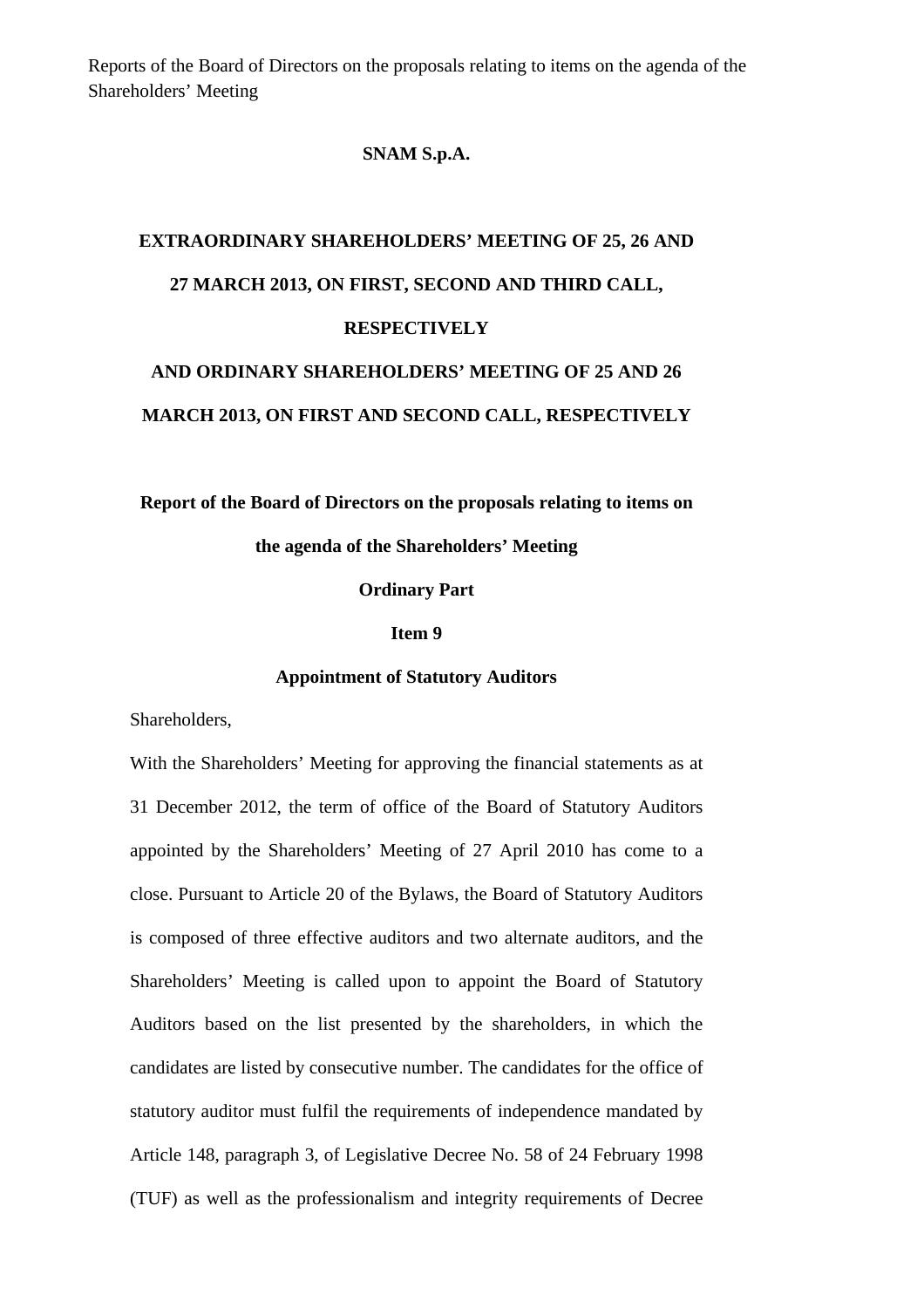No. 162 of 30 March 2000 of the Ministry of Justice, considering subject matters and sectors that strictly pertain to the Company's business as identified in Article 20 of the Bylaws. The subject matters that strictly pertain to the Company's business are: commercial law, business economics and business finance. The sector that strictly pertains to the Company's business is engineering and geology.

Furthermore, the statutory auditors must comply with the limit on the cumulation of offices as set by Consob in Article 144-*terdecies* of Regulation No. 11971 of 14 May 1999 (hereinafter "Issuer Regulation").

Under the Bylaws the appointment also must be made in adherence to the equality of gender representation provision referred to in Law No. 120 of 12 July 2011. As this involves the first application of that provision, under Article 20 of the Bylaws shareholders who intend to present a list for the replacement of the Board of Statutory Auditors containing three or more candidates are asked to include, in the section for effective auditors, such number of candidates belonging to the least represented gender as is equal to at least one fifth of the candidates (rounding up, if necessary, to the next highest unit) as well as, if the section for alternate auditors indicates two candidates, one of each gender.

The shareholders are also reminded to consider the independence requirements mandated for statutory auditors by the Borsa Italiana S.p.A. Corporate Governance Code. For the presentation, filing and publication of the lists, the procedures relating to the appointment of directors by voting list apply, to which reference should be made, in addition to the provisions of the Issuer Regulation. In particular, only shareholders who, alone or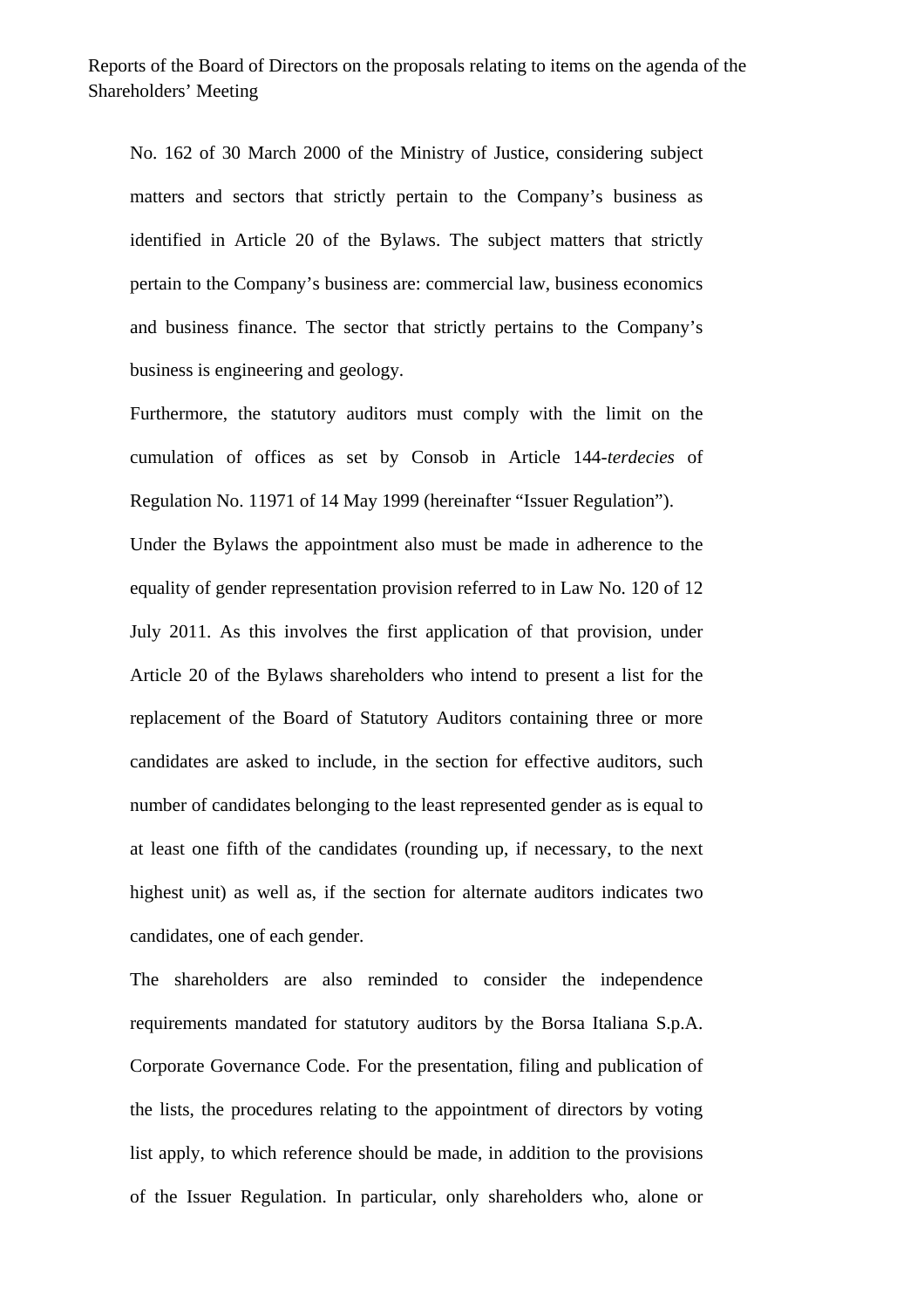Reports of the Board of Directors on the proposals relating to items on the agenda of the Shareholders' Meeting

jointly with others, hold at least 1% of the shares entitled to vote in an Ordinary Shareholders' Meeting may present lists.

The lists presented must be filed with the registered office by 28 February

2013. The lists may be sent by mail or delivered to the following address:

Snam S.p.A.

Direzione Affari Legali, Societari e *Compliance* (March 2013 Shareholders' Meeting Lists for appointment of Board of Statutory Auditors,)

Piazza Santa Barbara, 7

20097 San Donato Milanese (MI) – Italy

or by fax to the Direzione Affari Legali, Societari e *Compliance* of Snam, + 39 02 37037631 or by e-mail to segreteriasocietaria@snam.it.

The lists must be accompanied by the following under penalty of invalidity:

- Information on the identities of the shareholders presenting the lists, including the overall equity percentage held;
- A statement from shareholders who do not hold, even jointly, a relative majority or controlling stake, certifying as to the absence of links, as provided for in Article 144-*quinquies* of the Issuer Regulation, with such others;
- An acceptance of the candidacy, exhaustive information about the personal and professional characteristics of the candidates and a statement by them certifying that they fulfil the requirements provided for by law and the Bylaws, with reference as well to Article 2, paragraph 2, letter c), of the Prime Ministerial Decree of 25 May 2012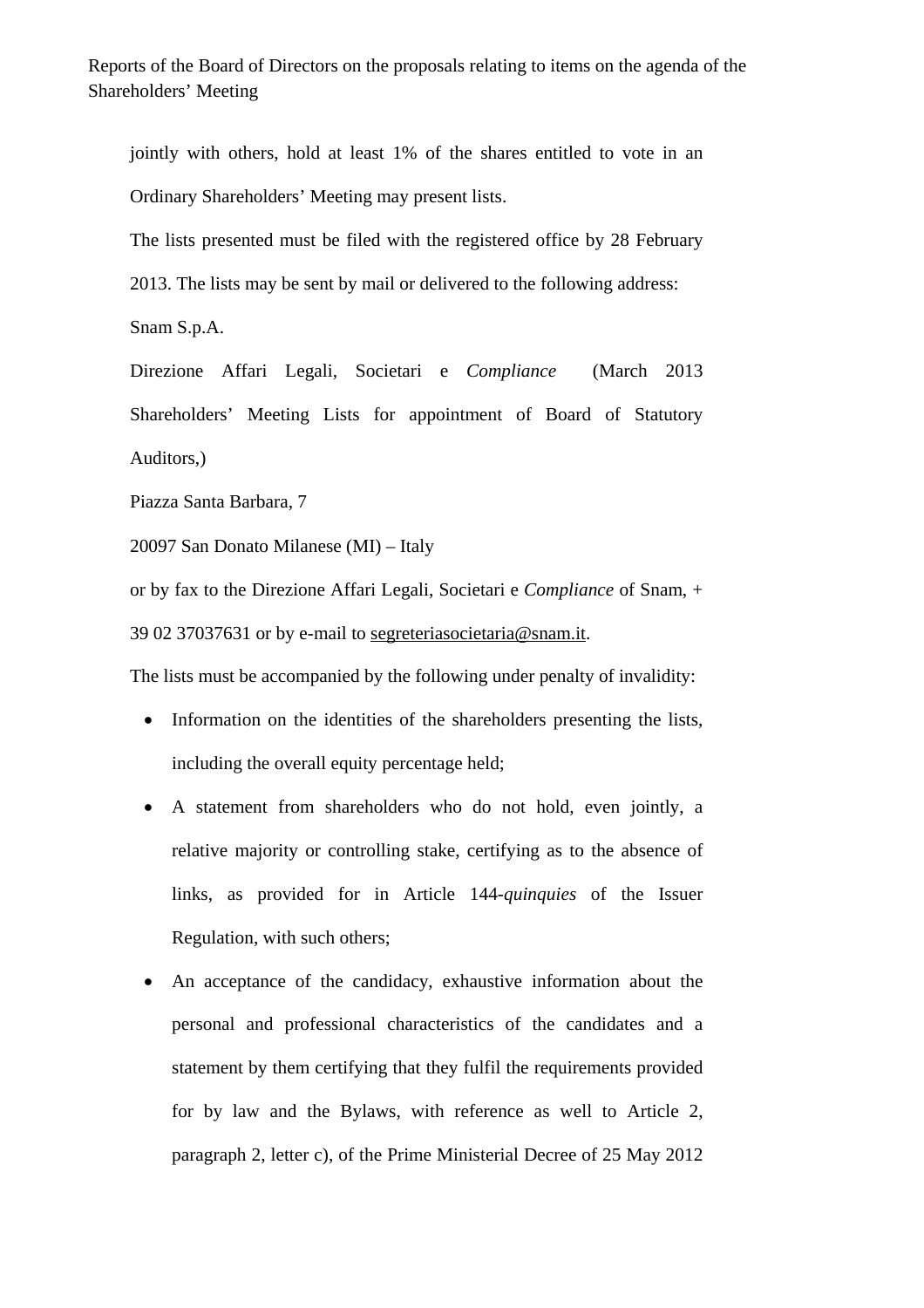Reports of the Board of Directors on the proposals relating to items on the agenda of the Shareholders' Meeting

> and to the rules of the Issuer Regulation relating to limits on the cumulation of offices.

The shareholders are also asked to consider the recommendations made by Consob on links between "majority shareholders'" and "minority shareholders'" lists contained in Message No. DEM/9017893 of 26 February 2009 concerning the appointment of members of boards of directors and statutory auditors.

Considering that, under Article 2400, last paragraph, of the Italian Civil Code, at the time of the appointment and prior to acceptance of office, the shareholders' meeting must be informed as to posts on the boards of directors and of statutory auditors held by the Statutory Auditors at other companies, candidates with such posts are asked to include the pertinent list in their CVs, with the recommendation that they make sure that these are updated to the day when the shareholders' meeting is actually held.

The lists filed, accompanied by the information mentioned above, are to be made available to the public at the registered office, on the Company's web site, and at Borsa Italiana by 4 March 2013. The holding of the minimum quota necessary for presenting the lists is determined by considering the shares that prove to have been registered in favour of the shareholder as of the date when the lists are filed with the Company. The pertinent certification may be provided even after the filing of lists, provided that it is completed by 4 March 2013. The lists are divided into two sections: the first for candidates to the office of effective auditor, and the second for candidates to the office of alternate auditor. At least the first of the candidates for each section must have been entered in the register of legal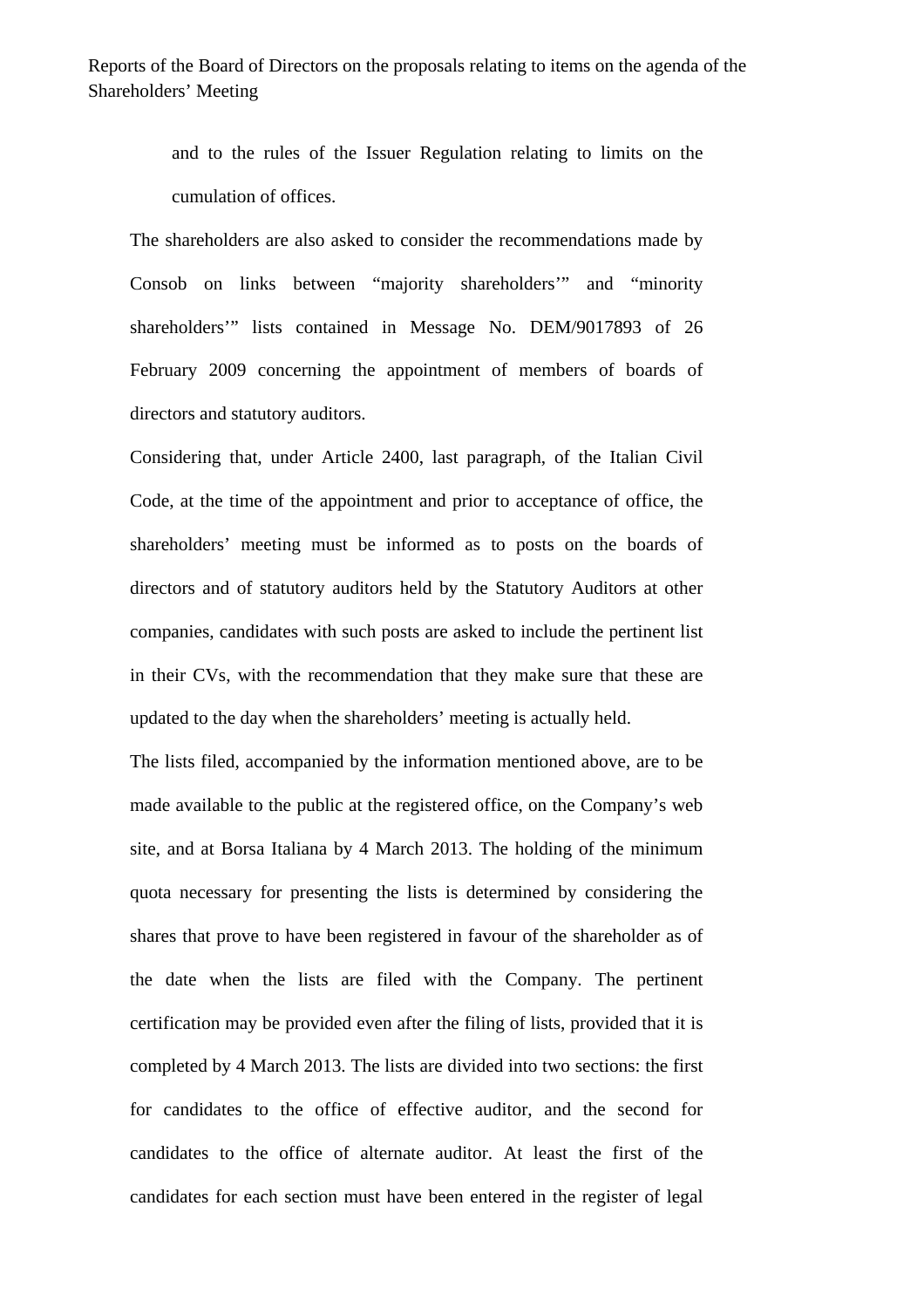auditors and must have worked as a legal auditor for a period of not less than three years. Two effective auditors and one alternate auditor are taken from the list that wins the majority of the votes. The other effective auditor and the other alternate auditor are appointed pursuant to Article 13.5 letter b) of the Bylaws, which shall be applied separately to each of the sections into which the other lists are broken down.

Based on the proposal of the Board with respect to item 10 on the agenda, the candidate in first place on the minority shareholders' list who obtains the greatest number of votes is to be proposed for the post of Chairman of the Board of Statutory Auditors.

Where following the above procedure fails to ensure compliance with the law on equality of gender representation for the effective auditors, the quotient of votes to be attributed to each candidate taken from the effective auditor sections of the different lists shall be calculated by dividing the number of votes for each list by the order number of each of these candidates; the candidate of the most represented gender with the lowest quotient among the candidates taken from all the lists shall be replaced by the candidate of the least represented gender (with the highest consecutive number) from the same effective auditor section of the list of the replaced candidate, or, failing this, from the alternate auditor section of the same list as the replaced candidate (who, in this case, takes the place of the alternate auditor he/she has just been replaced by). If this fails to ensure compliance with the law on gender representation, the candidate is replaced by the person appointed by statutory majority at the Shareholders' Meeting, in such a way as to ensure that the composition of the Board of Statutory Auditors